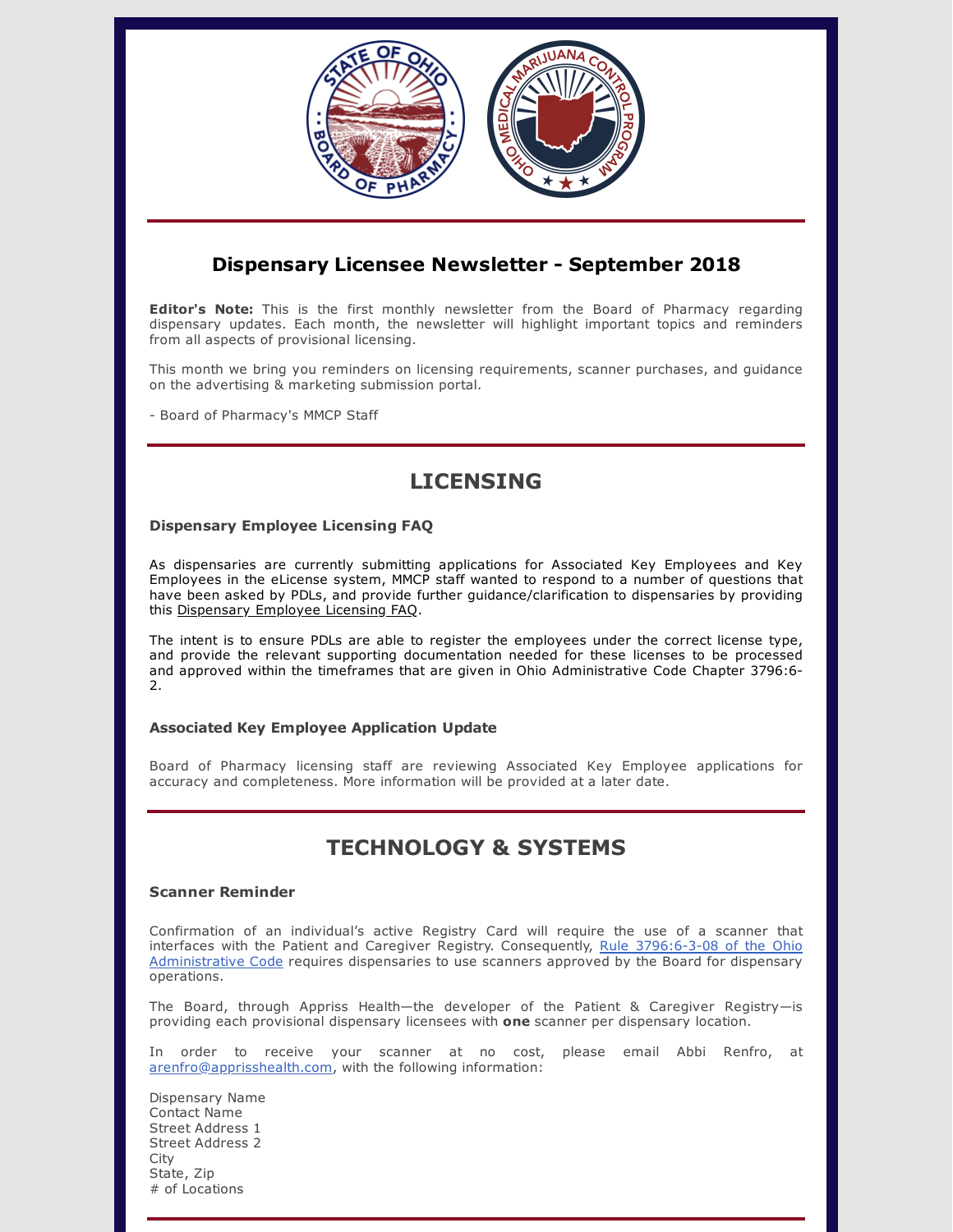## **COMPLIANCE**

### **What To Expect During An Inspection**

In the coming weeks, the Board of Pharmacy will be releasing a document outlining what to expect during a compliance inspection. This document will provide a high-level overview of the inspection process for both the licensee and the compliance agent. As stated at the June meeting, our compliance agents are available for a pre-compliance site visit for inspection. Please email [mmcp@pharmacy.ohio.gov](mailto:mmcp@pharmacy.ohio.gov) to contact your compliance agent or contact your agent directly.

### **Contact Information Reminder**

Additionally, if you have updated contact information, including an identified Designated Representative, please remember to send the contact information to the Board of Pharmacy if you have not already. Compliance agents will be reaching out soon to introduce themselves and discuss next steps towards becoming operational.

# **DISPENSARY OPERATIONS**

#### **Advertising / Marketing Materials**

Please remember all advertising material is required to be submitted for approval prior to usage. The following, but not limited to are considered advertising materials: logos, direct mail, webpage, paid search advertising, print adverting, or print media, signage, social media.

If you haven't yet requested a user account for the Advertising Marketing Materials Submission Web Portal, please send an email with the following information [mmcp@pharmacy.ohio.gov:](https://www.medicalmarijuana.ohio.gov/Account/Signin)

- First Name, Last Name
- Title
- Phone
- $\bullet$  Fmail
- Related License(s)

The username will be the email address provided when requesting the new User Account. A temporary password will be sent to this email address once the new account has been created. Users will be prompted to reset their passwords once they have initially accessed the account. Before submitting advertising / marketing materials for review, please refer to Rule 3796:6-3-24 of the Ohio [Administrative](http://codes.ohio.gov/oac/3796:6-3-24) Code.

Please review the Advertising / Marketing Materials [Submission](https://www.medicalmarijuana.ohio.gov/Documents/LicenseeResources/Dispensary%20Licensee%20Resources/Advertising%20Marketing%20Submission%20Guidance%20Document.pdf) Guidance Document for step-bystep assistance for the submission process.

#### **Training and Continuing Education**

We are pleased to inform you the submission process for Training and Continuing Education materials is live! Materials for approval are to be emailed to [MMCPTraining@pharmacy.ohio.gov](mailto:MMCPTraining@pharmacy.ohio.gov). The following are required for approval:

- Training & Continuing Education [Submission](https://www.medicalmarijuana.ohio.gov/Documents/LicenseeResources/Dispensary%20Licensee%20Resources/Training%20&%20Continuing%20Education%20Submission%20Form.pdf) Form
- [Foundational](https://www.medicalmarijuana.ohio.gov/Documents/LicenseeResources/Dispensary%20Licensee%20Resources/Training%20&%20Continuing%20Education%20Submission%20Form%20-%20Foundational%20Training%20Attachment.pdf) Training Attachment and/or General Continuing Education [Attachment](https://www.medicalmarijuana.ohio.gov/Documents/LicenseeResources/Dispensary%20Licensee%20Resources/Training%20&%20Continuing%20Education%20Submission%20Form%20-%20CE%20Attachment.pdf)
- Healthcare Training [Attestation](https://www.medicalmarijuana.ohio.gov/Documents/LicenseeResources/Dispensary%20Licensee%20Resources/Healthcare%20Training%20Attestation.pdf) Form (if training is healthcare related)
- Training material

The following are documents to assist submitting Training and Continuing Education materials for approval:

- Training & Continuing Education [Submission](https://www.medicalmarijuana.ohio.gov/Documents/LicenseeResources/Dispensary%20Licensee%20Resources/Training%20&%20Continuing%20Education%20Submission%20Guidance%20Document.pdf) Guidance Document: This document provides step-by-step assistance for the submission process.
- Training & Continuing Education [Submission](https://www.medicalmarijuana.ohio.gov/Documents/LicenseeResources/Dispensary%20Licensee%20Resources/Training%20&%20Continuing%20Education%20FAQ.pdf) FAQs

\*Please remember all training materials submitted for approval must be submitted 60 days prior to the date of presentation of the intended training.

In the next couple of weeks, a Foundational Training Resource Guide will be available. The purpose of this document will be to provide PDLs with training material resources. The guide is not an exhaustive list of materials that can be used by dispensaries to meet Foundational Training requirements. The links and information outlined in this guide are examples of resources that meet the Foundational Training requirements. Additionally, a webinar will be made available for use by PDLs to enable employees to satisfy some of the Foundational Training requirements.